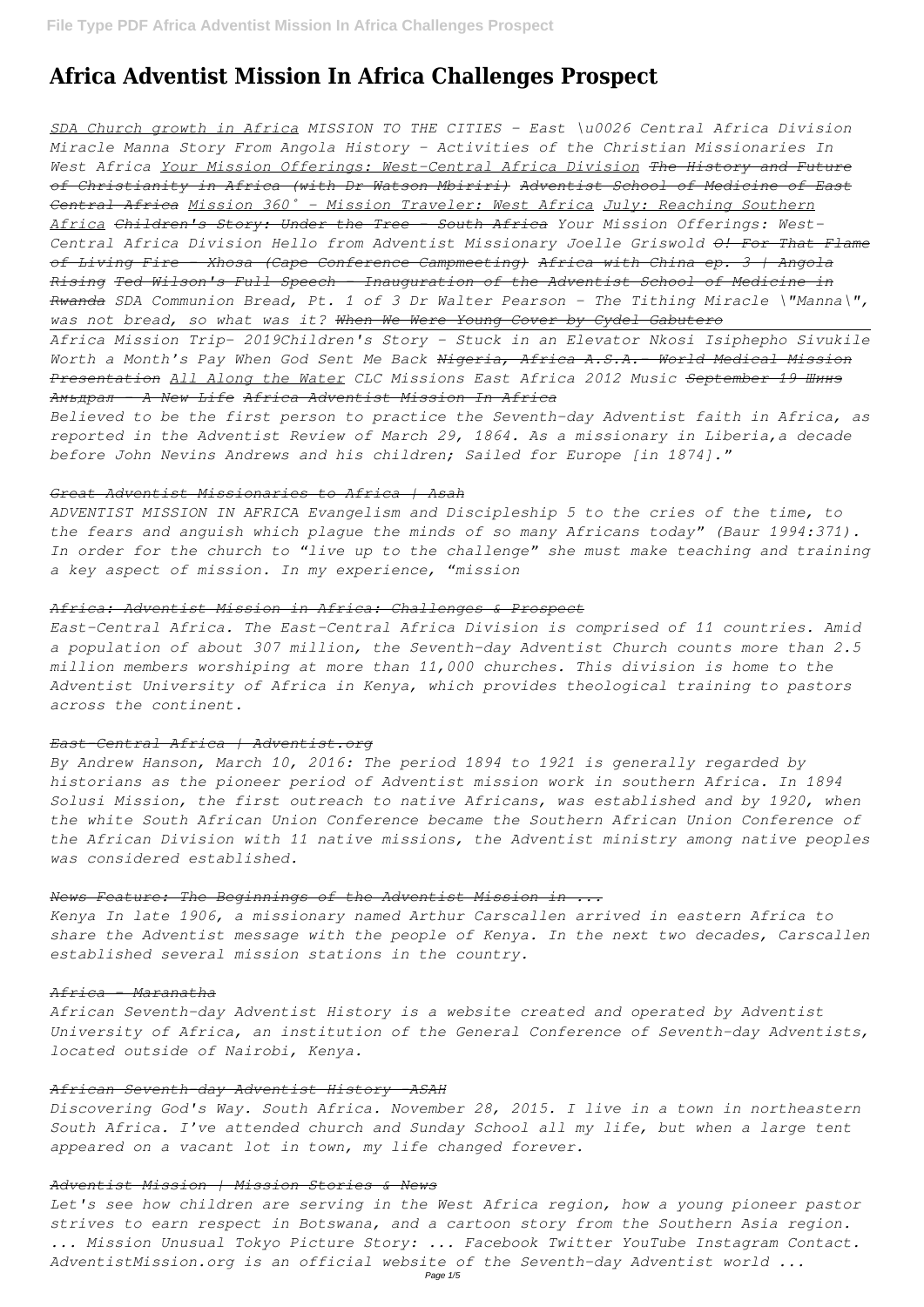#### *Adventist Mission | Mission Stories & News*

*AUA is a Seventh-day Adventist Institution for higher learning in Africa. Its mission is to deliver dynamic postgraduate education in a Christian context, to prepare graduates to provide competent leadership and service based on integrity, respect, and love, to meet the needs of church and society.*

#### *Welcome to Adventist University of Africa*

*Thomas, 59, who also serves as an associate secretary of the Adventist Church world headquarters, is also trying to let more locations know they canarrange to get volunteers. Doing so would draw more volunteers overall. Just back from a 26-day trip to Africa to check on mission projects and promote volunteer programs, Thomas met with ANN in his ...*

#### *Adventist Mission | Mission Volunteers Needed*

*There are five educational institutions in this division: Helderberg College in South Africa, Mozambique Adventist Seminary, Rusangu University in Zambia, Solusi University in Zimbabwe and Zurcher Adventist University in Madagascar. The Adventist Church has many missionaries and healthcare institutions in the division.*

#### *Southern Africa-Indian Ocean | Adventist.org*

*Welcome to the Southern Africa Union Conference website. We are happy to meet you here as we hope that you will be blessed as you interact with us. As Seventh-day Adventists, our mission is to call all people to become disciples of Jesus Christ, to proclaim the everlasting gospel embraced by the three angels message (Revelation 14:6-12), and to prepare the world for Christ's soon return.*

# *Home - Southern Africa Union Conference*

*Adventist Church President Ted N. C. Wilson, right, looks on. [photos courtesy ECD] "I commend the Adventist University of Africa for championing one of the flagships of the social pillar by facilitating and promoting the provision of education," said Kibaki, while acknowledging that the Adventist-sponsored university in Baraton was the first private university in the East African country.*

#### *Adventist Mission | Adventist University Library*

*Published on: 11-12-2020. During recent year-end meetings, Seventh-day Adventist Church leaders in the East-Central Africa Division (ECD) gave thanks to God for what they called the mercies and miracles that have accompanied the mission in the region during the past five years. The meetings were held virtually this year through Zoom because of COVID-19-related restrictions, the committee acknowledged God's assistance.*

#### *In East-Central Africa, Church Leaders ... - Adventist World*

*D uring recent year-end meetings, Seventh-day Adventist Church leaders in the East-Central Africa Division (ECD) gave thanks to God for what they called the mercies and miracles that have accompanied the mission in the region during the past five years. The meetings were held virtually this year through Zoom because of COVID-19-related restrictions, the committee acknowledged God's assistance.*

# *Adventist Review Online | In East-Central Africa, Church ...*

*A year after his election, he sponsored a bill creating the Adventist University of West Africa in Liberia's capital, Monrovia. After six years in parliament, he left amid strong pressure to accept bribes and to join secret societies. He enrolled in theology classes at the Adventist University of West Africa.*

#### *Adventist Mission | A School for Liberia*

*The first Adventist supported missionaries in British Central Africa were Joseph Booth (a newly converted British missionary) and Thomas H. Branch with his family from Colorado (the first SDA black missionaries). In August 1902 they arrived at Plainfield Industrial Mission in Cholo, Nyasaland.*

### *Adventist Mission - Wikipedia*

*The Seventh-day Adventist® Church in the Southern Africa-Indian Ocean Division represents more than 3.9 million members from Angola, Ascension Island, Botswana, Comoro Islands,* Page 2/5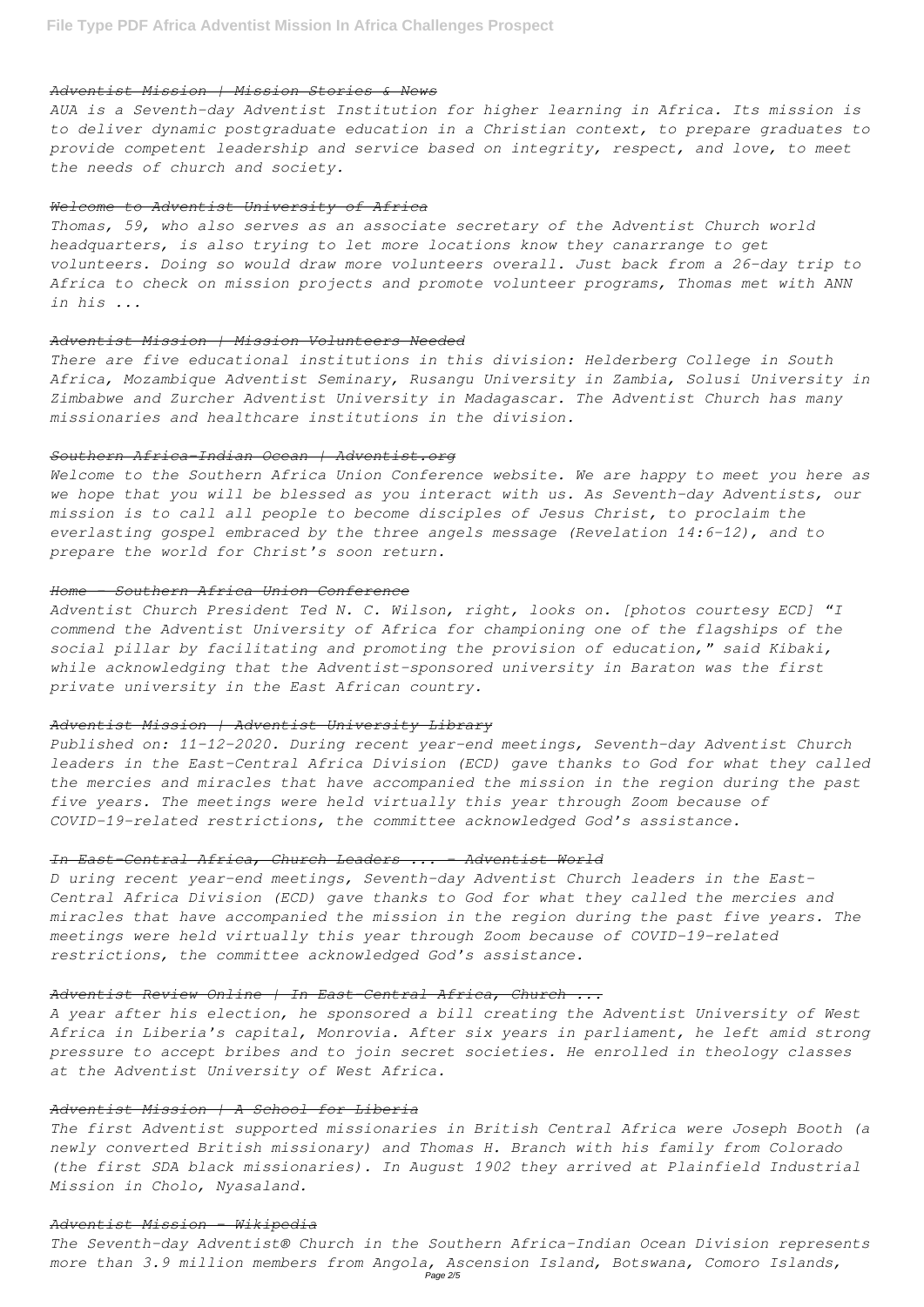# **File Type PDF Africa Adventist Mission In Africa Challenges Prospect**

*Lesotho, Madagascar, Malawi, Mauritius, Mozambique, Namibia, Reunion, São Tomé and Príncipe, Seychelles, South Africa, Swaziland, Zambia, Zimbabwe; as well as St. Helena and Tristan da Cunha, territories of the United Kingdom, and the Kerguelen Islands, territory of France.*

*SDA Church growth in Africa MISSION TO THE CITIES - East \u0026 Central Africa Division Miracle Manna Story From Angola History - Activities of the Christian Missionaries In West Africa Your Mission Offerings: West-Central Africa Division The History and Future of Christianity in Africa (with Dr Watson Mbiriri) Adventist School of Medicine of East Central Africa Mission 360˚ - Mission Traveler: West Africa July: Reaching Southern Africa Children's Story: Under the Tree - South Africa Your Mission Offerings: West-Central Africa Division Hello from Adventist Missionary Joelle Griswold O! For That Flame of Living Fire - Xhosa (Cape Conference Campmeeting) Africa with China ep. 3 | Angola Rising Ted Wilson's Full Speech - Inauguration of the Adventist School of Medicine in Rwanda SDA Communion Bread, Pt. 1 of 3 Dr Walter Pearson - The Tithing Miracle \"Manna\", was not bread, so what was it? When We Were Young Cover by Cydel Gabutero*

*Africa Mission Trip- 2019Children's Story - Stuck in an Elevator Nkosi Isiphepho Sivukile Worth a Month's Pay When God Sent Me Back Nigeria, Africa A.S.A.- World Medical Mission Presentation All Along the Water CLC Missions East Africa 2012 Music September 19 Шинэ Амьдрал - A New Life Africa Adventist Mission In Africa*

*Believed to be the first person to practice the Seventh-day Adventist faith in Africa, as reported in the Adventist Review of March 29, 1864. As a missionary in Liberia,a decade before John Nevins Andrews and his children; Sailed for Europe [in 1874]."*

## *Great Adventist Missionaries to Africa | Asah*

*ADVENTIST MISSION IN AFRICA Evangelism and Discipleship 5 to the cries of the time, to the fears and anguish which plague the minds of so many Africans today" (Baur 1994:371). In order for the church to "live up to the challenge" she must make teaching and training a key aspect of mission. In my experience, "mission*

## *Africa: Adventist Mission in Africa: Challenges & Prospect*

*East-Central Africa. The East-Central Africa Division is comprised of 11 countries. Amid a population of about 307 million, the Seventh-day Adventist Church counts more than 2.5 million members worshiping at more than 11,000 churches. This division is home to the Adventist University of Africa in Kenya, which provides theological training to pastors across the continent.*

# *East-Central Africa | Adventist.org*

*By Andrew Hanson, March 10, 2016: The period 1894 to 1921 is generally regarded by historians as the pioneer period of Adventist mission work in southern Africa. In 1894 Solusi Mission, the first outreach to native Africans, was established and by 1920, when the white South African Union Conference became the Southern African Union Conference of the African Division with 11 native missions, the Adventist ministry among native peoples was considered established.*

*Kenya In late 1906, a missionary named Arthur Carscallen arrived in eastern Africa to share the Adventist message with the people of Kenya. In the next two decades, Carscallen established several mission stations in the country.*

## *Africa - Maranatha*

*African Seventh-day Adventist History is a website created and operated by Adventist University of Africa, an institution of the General Conference of Seventh-day Adventists, located outside of Nairobi, Kenya.*

# *African Seventh-day Adventist History -ASAH*

*Discovering God's Way. South Africa. November 28, 2015. I live in a town in northeastern South Africa. I've attended church and Sunday School all my life, but when a large tent appeared on a vacant lot in town, my life changed forever.*

#### *Adventist Mission | Mission Stories & News* Page 3/5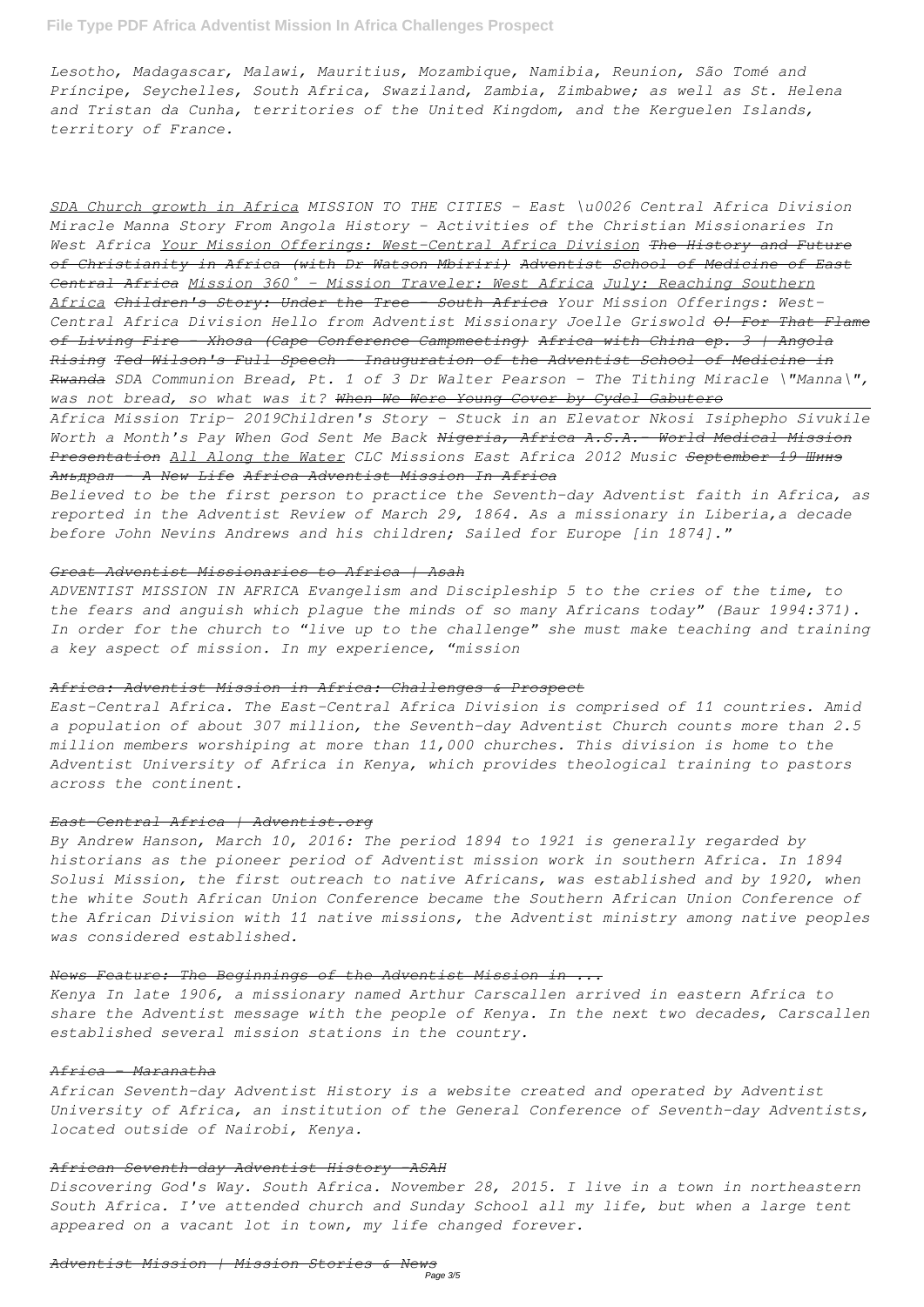*Let's see how children are serving in the West Africa region, how a young pioneer pastor strives to earn respect in Botswana, and a cartoon story from the Southern Asia region. ... Mission Unusual Tokyo Picture Story: ... Facebook Twitter YouTube Instagram Contact. AdventistMission.org is an official website of the Seventh-day Adventist world ...*

#### *Adventist Mission | Mission Stories & News*

*AUA is a Seventh-day Adventist Institution for higher learning in Africa. Its mission is to deliver dynamic postgraduate education in a Christian context, to prepare graduates to provide competent leadership and service based on integrity, respect, and love, to meet the needs of church and society.*

#### *Welcome to Adventist University of Africa*

*Thomas, 59, who also serves as an associate secretary of the Adventist Church world headquarters, is also trying to let more locations know they canarrange to get volunteers. Doing so would draw more volunteers overall. Just back from a 26-day trip to Africa to check on mission projects and promote volunteer programs, Thomas met with ANN in his ...*

# *Adventist Mission | Mission Volunteers Needed*

*There are five educational institutions in this division: Helderberg College in South Africa, Mozambique Adventist Seminary, Rusangu University in Zambia, Solusi University in Zimbabwe and Zurcher Adventist University in Madagascar. The Adventist Church has many missionaries and healthcare institutions in the division.*

# *Southern Africa-Indian Ocean | Adventist.org*

*Welcome to the Southern Africa Union Conference website. We are happy to meet you here as we hope that you will be blessed as you interact with us. As Seventh-day Adventists, our mission is to call all people to become disciples of Jesus Christ, to proclaim the everlasting gospel embraced by the three angels message (Revelation 14:6-12), and to prepare the world for Christ's soon return.*

### *Home - Southern Africa Union Conference*

*Adventist Church President Ted N. C. Wilson, right, looks on. [photos courtesy ECD] "I commend the Adventist University of Africa for championing one of the flagships of the social pillar by facilitating and promoting the provision of education," said Kibaki, while acknowledging that the Adventist-sponsored university in Baraton was the first private university in the East African country.*

#### *Adventist Mission | Adventist University Library*

*Published on: 11-12-2020. During recent year-end meetings, Seventh-day Adventist Church leaders in the East-Central Africa Division (ECD) gave thanks to God for what they called the mercies and miracles that have accompanied the mission in the region during the past five years. The meetings were held virtually this year through Zoom because of COVID-19-related restrictions, the committee acknowledged God's assistance.*

#### *In East-Central Africa, Church Leaders ... - Adventist World*

*D uring recent year-end meetings, Seventh-day Adventist Church leaders in the East-Central Africa Division (ECD) gave thanks to God for what they called the mercies and*

*miracles that have accompanied the mission in the region during the past five years. The meetings were held virtually this year through Zoom because of COVID-19-related restrictions, the committee acknowledged God's assistance.*

# *Adventist Review Online | In East-Central Africa, Church ...*

*A year after his election, he sponsored a bill creating the Adventist University of West Africa in Liberia's capital, Monrovia. After six years in parliament, he left amid strong pressure to accept bribes and to join secret societies. He enrolled in theology classes at the Adventist University of West Africa.*

## *Adventist Mission | A School for Liberia*

*The first Adventist supported missionaries in British Central Africa were Joseph Booth (a newly converted British missionary) and Thomas H. Branch with his family from Colorado (the first SDA black missionaries). In August 1902 they arrived at Plainfield Industrial Mission in Cholo, Nyasaland.*